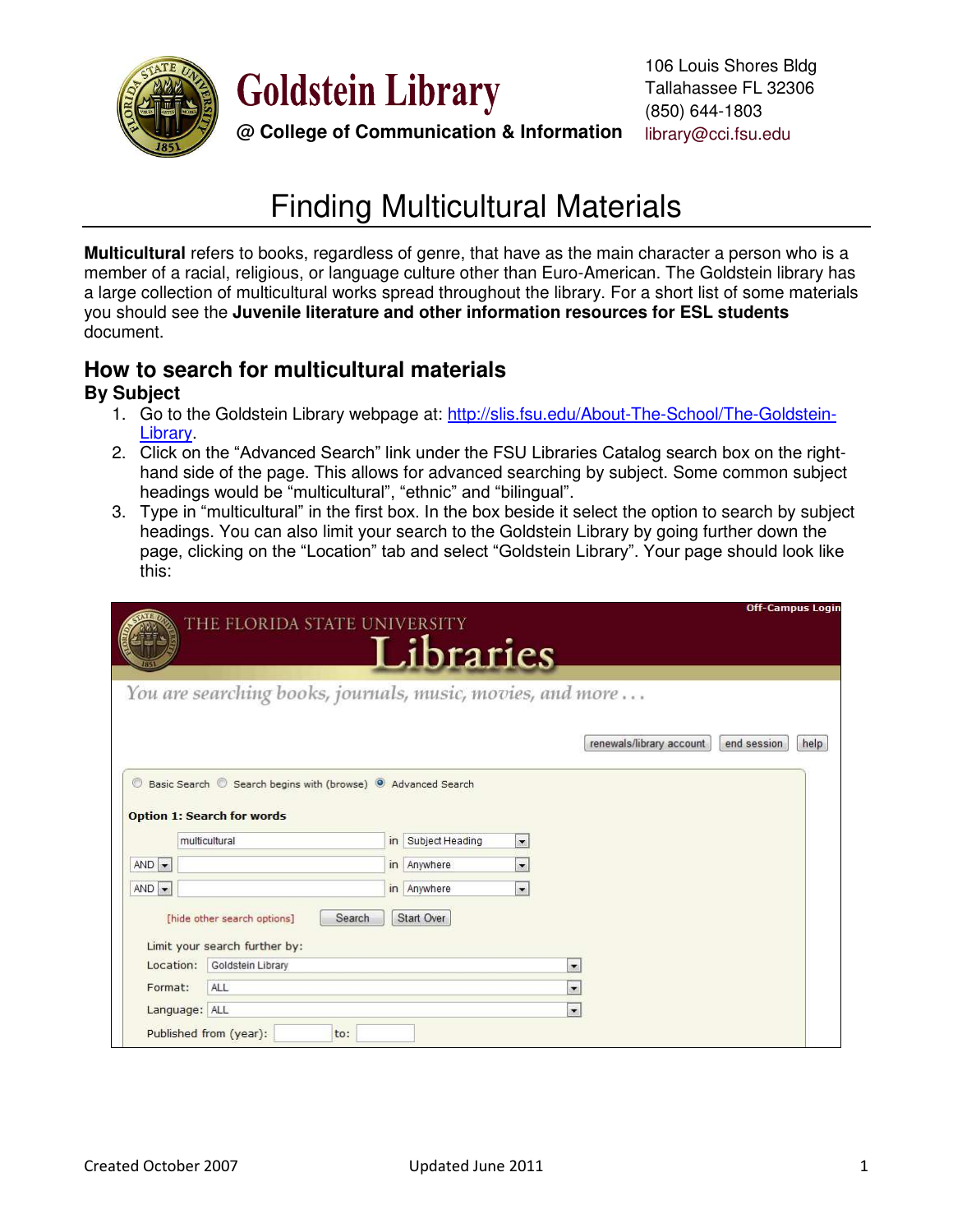4. Press search to go to the results screen. The column on the left allows the search to be narrowed further. For example, once the search has been limited to the Goldstein library, if you would like to find books for juveniles you can click the "Juvenile" or "Easy and Picture Books" links under the Library Collection heading. This will only display results from Goldstein's associated collections.



#### **By Award**

- 1. Go to the Goldstein Library webpage at: [http://slis.fsu.edu/About-The-School/The-Goldstein-](http://slis.fsu.edu/About-The-School/The-Goldstein-Library)**Library**
- 2. In the FSU Libraries Catalog search box on the right-hand side of the page select Subject Heading from the drop-down menu. As an example, to do a search for the Coretta Scott King Award winners, type "Coretta Scott King Award" into the search box. The search page should look like this:

| <b>Information Resources</b>                                                                                                                              | <b>FSU Libraries</b>                                                        |
|-----------------------------------------------------------------------------------------------------------------------------------------------------------|-----------------------------------------------------------------------------|
| • Search Articles, Databases A - Z, E-Journals<br>• SLIS E-resources: database by subject; LibGuides<br>• Communication E-resources: database by subject, | Catalog<br>Find books, music, movies                                        |
| <b>LibGuides</b><br>• Communication Disorders E-resources: database by<br>subject, LibGuides                                                              | and more<br>Coretta Scott King Award                                        |
| • Children's Literature Resources<br>• Search Engines & Other Useful Links                                                                                | Subject Heading  <br>Search                                                 |
| • Open Access Sources of Interest<br>• Other FSU Libraries                                                                                                | <b>Advanced Search</b><br><b>Renew Books</b>                                |
| Help Tools                                                                                                                                                | <b>Interlibrary Loan</b><br>Florida Universities catalogs on<br>your mobile |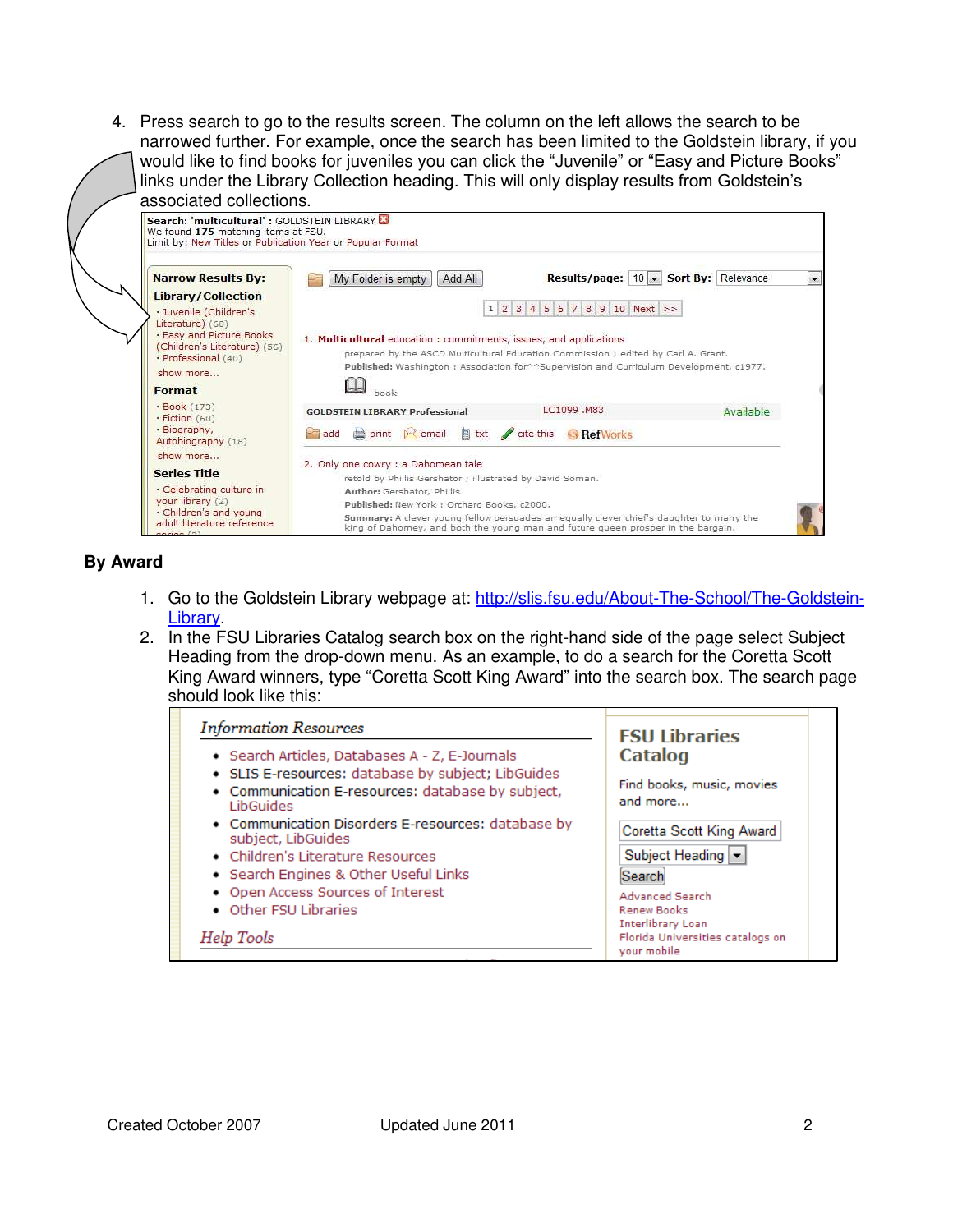3. Press search to go to the results screen. The column on the left allows the search to be narrowed further. To limit the search results to Goldstein's collection click on "GOLDSTEIN LIBRARY" under "Library/Collection." This will only display results from Goldstein's associated collections.

| <b>Narrow Results By:</b><br><b>Library/Collection</b>           | 10 - Sort By: Relevance<br>Results/page:<br>My Folder is empty<br>Add All                                                                                                | RSS       |
|------------------------------------------------------------------|--------------------------------------------------------------------------------------------------------------------------------------------------------------------------|-----------|
| <b>GOLDSTEIN LIBRARY</b><br>158)                                 | $1 \ 2 \ 3 \ 4 \ 5 \ 6 \ 7 \ 8 \ 9 \ 10 \ Next$ >>                                                                                                                       |           |
| · STROZIER LIBRARY (5)<br>· Electronic Resource (3)<br>show more | 1. The Coretta Scott King awards book : from vision to reality<br>Henrietta M. Smith, editor.<br>Published: Chicago : American Library Association, 1994.                |           |
| Format<br>· Book (161)                                           | haak                                                                                                                                                                     | 警察        |
| · Fiction (70)<br>· Biography,                                   | Z1037.A2 C67 1994<br><b>GOLDSTEIN LIBRARY Professional</b>                                                                                                               | Available |
| Autobiography (24)<br>show more                                  | add <b>b</b> print Remail<br>a bt<br>cite this<br><b>RefWorks</b>                                                                                                        |           |
| <b>Series Title</b><br>· Coretta Scott King award<br>(30)        | 2. Her stories : African American folktales, fairy tales, and true tales<br>told by Virginia Hamilton ; illustrated by Leo & Diane Dillon.<br>Author: Hamilton, Virginia |           |

4. The results page should return a list of results who have won or been nominated for the Coretta Scott King Award. Most award winning books are shelved separately, so you will need to click on the detailed record for the item to find its location. For example, this is a part of the detailed record for the book Copper Sun by Sharon Draper. It is focused on the bottom of the record, which is where the NOTES are listed. You can see that this book is located in the "Other Awards Display" collection.  $\Gamma$  $\overline{\phantom{0}}$ 

|                                 | Slavery -- Fiction                                                                            |  |                    |                 |                                                                                        |  |
|---------------------------------|-----------------------------------------------------------------------------------------------|--|--------------------|-----------------|----------------------------------------------------------------------------------------|--|
|                                 | Slavery -- Juvenile fiction                                                                   |  |                    |                 |                                                                                        |  |
|                                 | South Carolina -- History -- Colonial period, ca. 1600-1775 -- Fiction                        |  |                    |                 |                                                                                        |  |
|                                 | South Carolina -- History -- Colonial period, ca. 1600-1775 -- Juvenile fiction               |  |                    |                 |                                                                                        |  |
| <b>Other</b><br>author(s), etc: | Atheneum Books for Young Readers                                                              |  |                    |                 |                                                                                        |  |
|                                 | Children's Literature Collection                                                              |  |                    |                 |                                                                                        |  |
|                                 | Ted Hipple Young Adult Literature Collection                                                  |  |                    |                 |                                                                                        |  |
| <b>Format:</b>                  | <b>Book</b>                                                                                   |  |                    |                 |                                                                                        |  |
|                                 | Fiction                                                                                       |  |                    |                 |                                                                                        |  |
|                                 |                                                                                               |  |                    |                 |                                                                                        |  |
|                                 |                                                                                               |  |                    |                 |                                                                                        |  |
| <b>Location:</b>                | GOLDSTEIN LIBRARY Juvenile (Children's Literature) -- PZ7.D78325Cop 2006<br>Detailed Holdings |  |                    |                 |                                                                                        |  |
|                                 |                                                                                               |  |                    |                 |                                                                                        |  |
|                                 |                                                                                               |  |                    |                 |                                                                                        |  |
|                                 |                                                                                               |  |                    |                 |                                                                                        |  |
|                                 | <b>GOLDSTEIN LIBRARY - Juvenile (Children's Literature)</b>                                   |  |                    |                 |                                                                                        |  |
| <b>Description</b>              | <b>Call Number</b>                                                                            |  | <b>Item Status</b> | <b>Due Date</b> | <b>Note</b>                                                                            |  |
|                                 | PZ7.D78325 Cop 2006                                                                           |  | Regular Loan       | Not Checked Out | <b>Other Awards</b><br>Display,<br>Coretta Scott<br>King Display<br>(February<br>2011) |  |